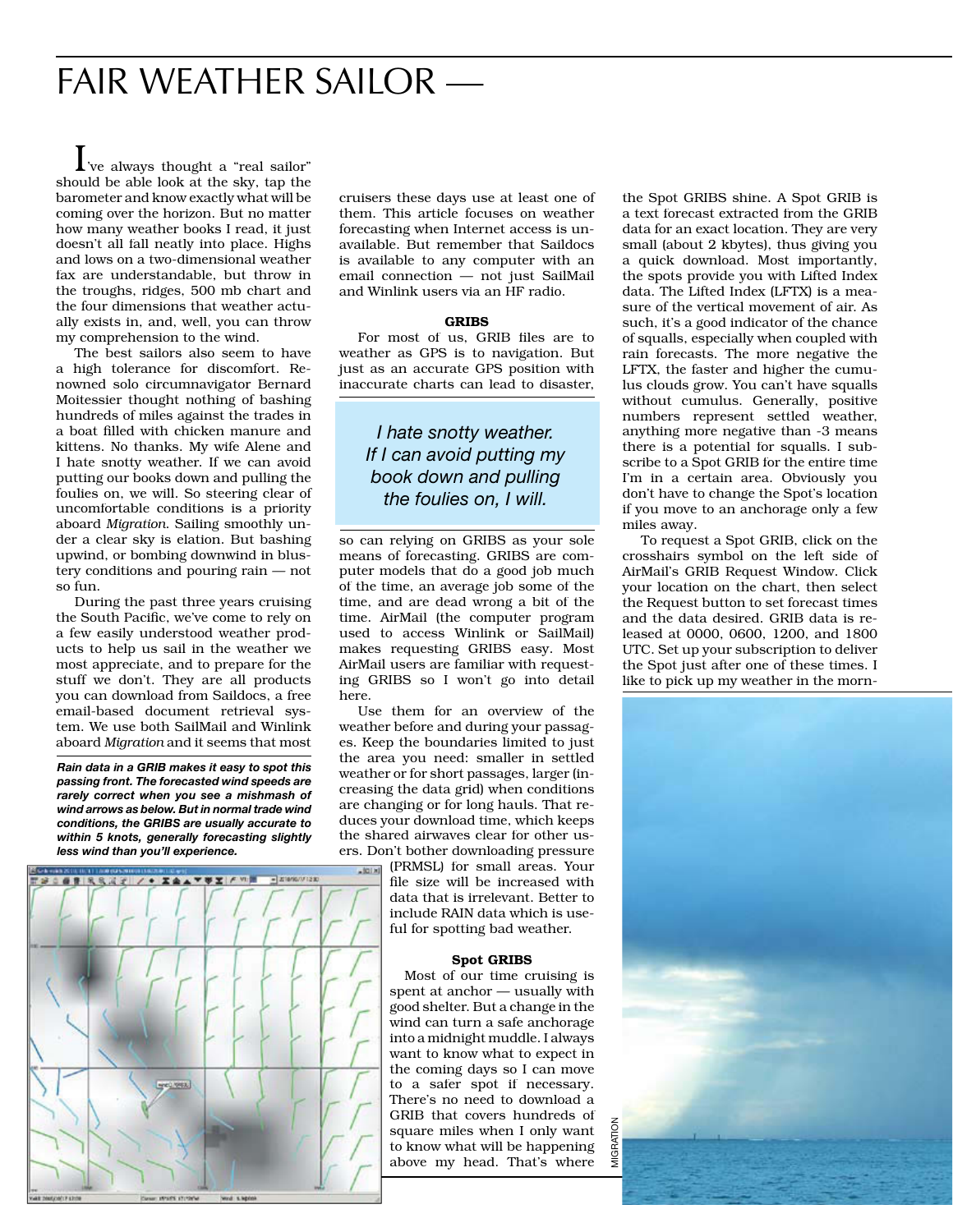## SOUTH PACIFIC WEATHER SIMPLIFIED

ing, so in Tonga, which is UTC+13, I request the Spot for 1815 UTC. Then, if I connect to SailMail at 0800 local time, the Spot data will be only 45 minutes old.

#### Fleet Codes

 GRIBS don't deal well with convergence zones, troughs, and squalls. Often they will forecast light winds while you are hanging on by your teeth in confused seas and driving rain. The tool I use to help decipher GRIB anomalies is the Fiji Met Service Fleet Code.

 Fleet codes are an old system developed to transmit weather maps in a numeric format. In fact, they used to be sent via Morse Code. The benefit of the fleet code is that you get a surface analysis chart of the tropical South Pacific in about 2 kbytes. In contrast, a weatherfax downloaded from the Winlink catalog is 10-20 times larger. Create a daily subscription to the fleet code for the entire time you're travelling in the tropics. It will definitely help your understanding of the weather patterns. Most importantly, it lets you know where the convergence zones, troughs and fronts

*These days, access to modern weather forecasting data gives sailors advance warning of threatening storms and squalls like this one.*

are. These are what usually create rainy, squally, and windy weather.

 To use the fleet codes, you must download the free PhysPlot program from the Internet before you go offshore

(Google: download physplot). Create a shortcut to PhysPlot on your desktop. Next, request the fleet code from Saildocs (see sidebar). To view the chart, drag and drop the email you receive onto the PhysPlot shortcut. Make sure you've selected Tools - Atlantic/Pacific Centre in order to center the PhysPlot map on the South Pacific. You can drag the frame divider on the left side of the chart toward the right to display text that gives information on the strength, motion, and behavior of charted items.

 If there's a front, trough, or convergence zone near you (or approaching), you can count on a change in the weather. Since this is a simple article,





*Presto! PhysPlot can transform a text email into*  a surface analysis chart of the South Pacific. *Notice how the front south of Tahiti has pulled the trough down to join its tail.*

we won't discuss the intricacies of these weather systems. But remember these points:

 • Strong highs (130mb or more) to the south create strong (reinforced) trade winds (the winds around highs rotate counterclockwise in the southern hemisphere).

 • Generally, the southwest side of a convergence zone/trough has stronger, more southeasterly winds. The northeast side will have lighter and more easterly winds.

 • If your GRIBS show very light winds switching directions quickly and the fleet code shows a convergence zone, trough, or front approaching, be on the lookout for difficult weather. You probably will not have the light winds forecast by the GRIBS. Watch for squalls.

 • Fronts passing to the south often suck convergence zones/troughs down towards their tails.

 • When fronts pass, be prepared for embedded squalls with higher winds than the GRIBS forecast. Thankfully, these are usually short-lived.

 • The unsettled weather around convergence zones/troughs doesn't always create strong winds. But flopping around in light winds interspersed with rain showers doesn't make for enjoyable passage-making.

• Convergence zones, fronts, and

#### **Web Resources for South Pacific Weather**

• *Soggy Paws*' website: *www.svsoggypaws. com/pacwx-understanding.htm* 

 • Bob McDavitt's Met Pack (excellent book on So Pac Weather): see *Soggy Paws*' website

 • Mr. John's Guides: links found at *yachtmrjohn. blogspot.com*

 • Jim Corenman's '94 *Latitude 38* weather article: see Features at *www.latitude38.com*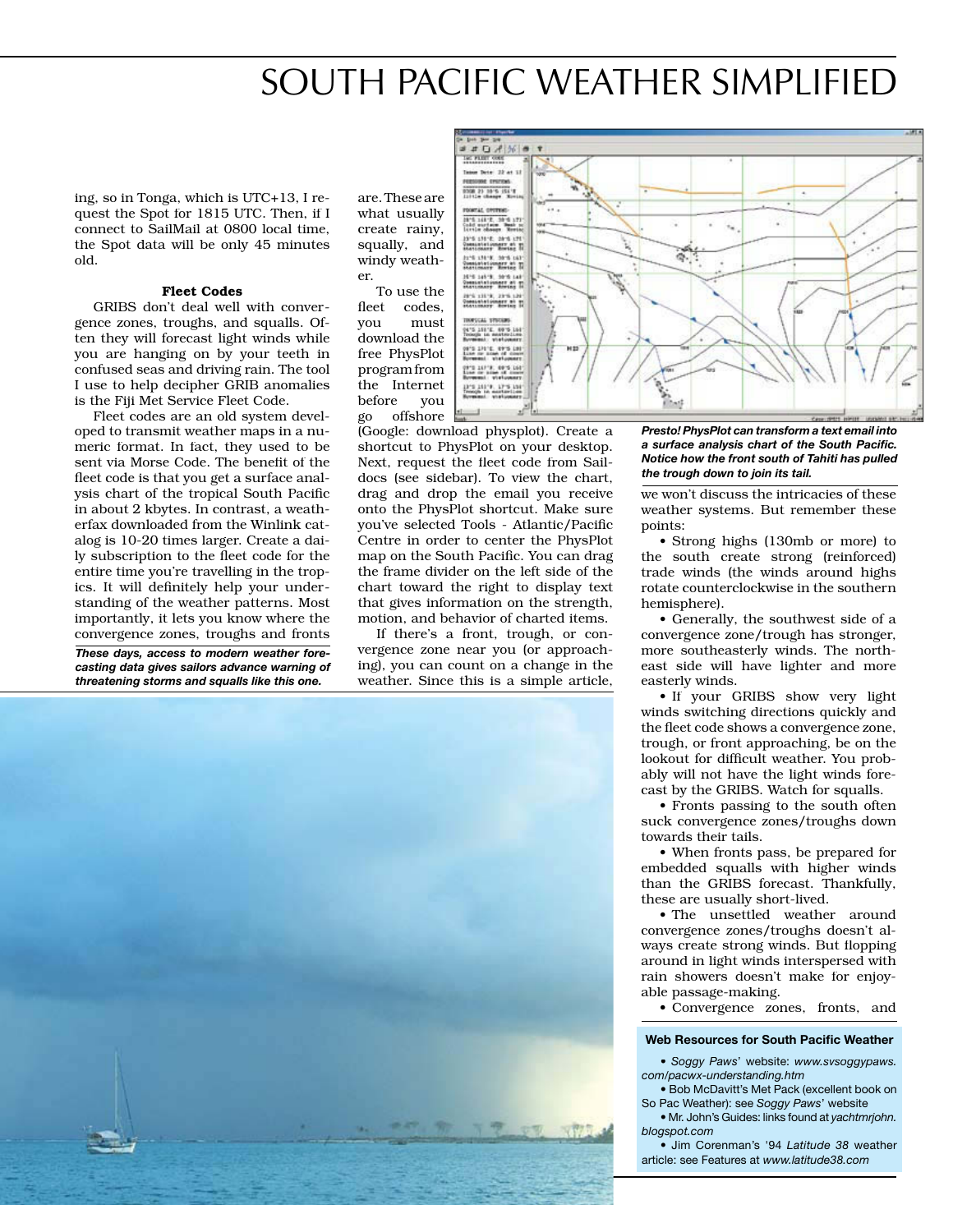## FAIR WEATHER SAILOR —

troughs are often stationary or quasistationary. Rather than waiting for them to pass, you may have to change location to change your weather.

The Fiji Marine Weather Bulletin

#### **Saildocs and South Pacific Weather**

 Any email client can request documents from Saildocs. Below is an example that retrieves the products discussed in this article: GRIB, Spot Grib, Fleet Code, Fiji Marine Weather Bulletin, and McDavitt's Weathergram.

TO: query@saildocs.com

SUBJECT: < leave blank>

MESSAGE BODY:

SEND GFS:18S,22S,176W,169W|1,1|0,6..120|

WIND,WAVES,RAIN SEND Spot:18.7S,174.0W|5,6|WIND,RAIN,LF

TX

SEND fleet.nadi SEND nadi.sopac SEND nz.wgrm

### **Other Useful Saildocs Products**

for the Tropical South Pacific: • NWS Hawaii High Seas: (0 to 25S, 120W to 160E): FZPS40.PHFO

• Fiji Met Service South Pacific (0 to 25S, 160E to120W): nadi.sopac

(nadi.sopac) is a useful accompaniment to the Fleet Code as it provides information on the width of the convergence zones and fronts.

 • Australia MetArea 10 High Seas (0 to 28S, 142E to 170E): Met.10ne

 • NZ Met Service Subtropical High Seas: nz.subtrop

#### **Regional:**

- French Polynesia (in French) fr.poly
- Cook Islands: nadi.cooks
- Niue: nadi.nuie
- Fiji: nadi.fiji
- New Caledonia (in French): ncal.marine

Saildocs also delivers web pages, first stripping out the HTML and graphics. Precede the URL with the word SEND. If you find a useful weather web page, test it when you have an internet connection to make sure it translates legibly. Here are a few examples:

 Samoa: send http://weather.noaa.gov/pub/ data/raw/fz/fzzs50.nstu.cwf.ppg.txt

Tonga: send http://www.met.gov.to/index\_files/ routine\_forecast.txt

 For more information on using Saildocs and GRIBS, see www.saildocs.com.

#### McDavitt's Weathergram

 Bob McDavitt is the Weather Ambassador for the New Zealand Meteorological Service (Met Service). Subscribe to his weekly (each Sunday) discussion of South Pacific tropical and sub-tropical weather. His Weathergram is a great tool for learning how South Pacific weather works, and to help find a weather window to or from New Zealand. Looking out an entire week, he can't be spot on all the time, but if he says "Don't go," I'd listen.

#### Other Tools

 I guarantee the day will come when you'll be hit by weather you didn't expect. It even happens to professional weather forecasters. Weather is incredibly complicated, and the method we use on *Migration* is far from perfect. There are plenty of other weather products that you should be familiar with and use as needed — especially for the passage to New Zealand (see sidebar).

 There are, however, two tools that you already have that don't require a

# The Newest Class on the B *The Antrim Class 40* **DE AZU** USA 94

94

**Conduct Conducts Conducts** Class 40, *California Condor*. The newest member of the fleet, which is already one of the most popular ocean racing classes in Europe, was built at Berkeley Marine Center.



*The yard that works for you!*

**www.berkeleymarine.com**